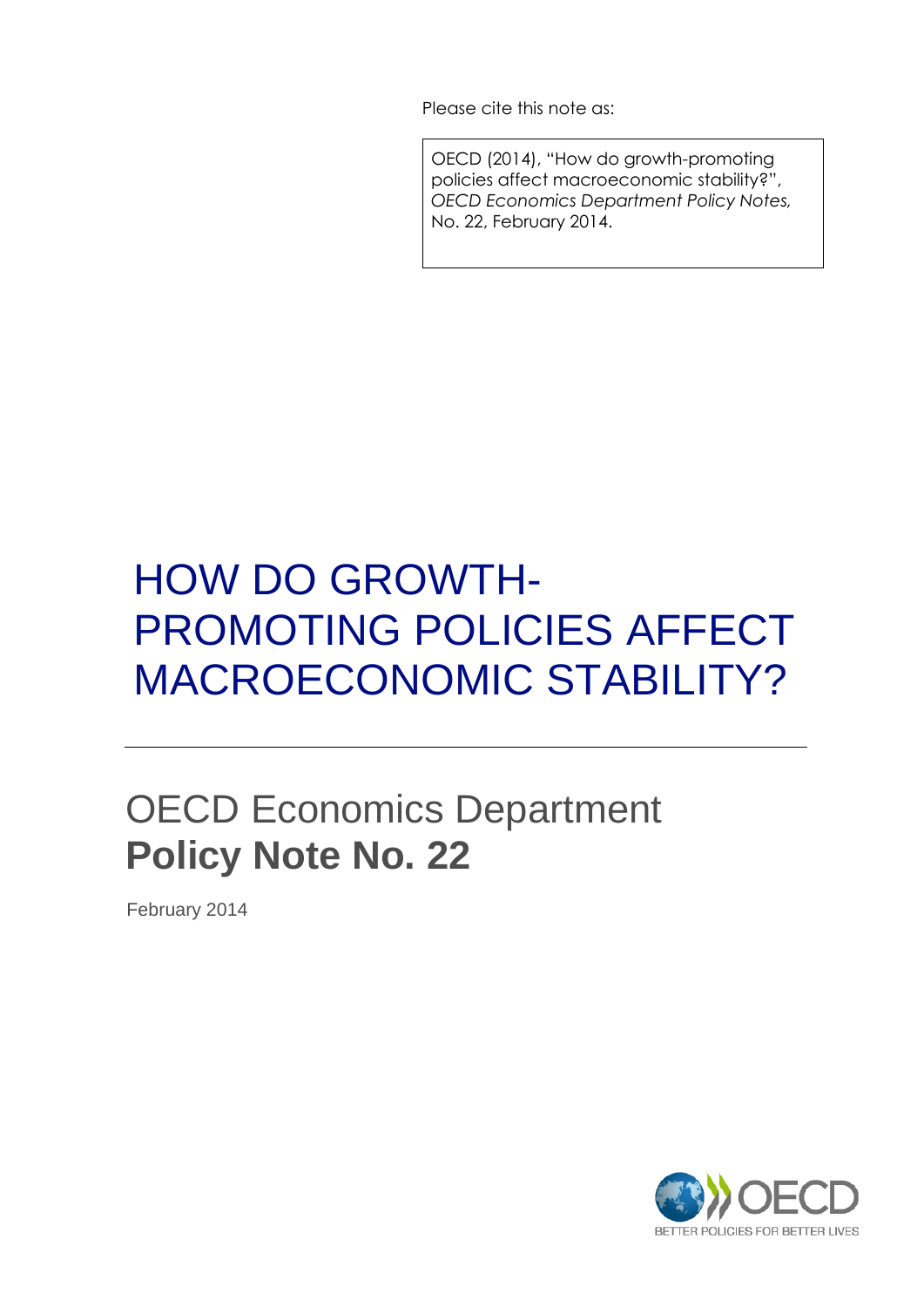This Policy Note is published on the responsibility of the Secretary-General of the OECD. The opinions<br>expressed and arguments employed herein do not necessarily reflect the official views of the Organisation or of the governments of its member countries.

This document and any map included herein are without prejudice to the status of or sovereignty over any territory, to the<br>delimitation of international frontiers and boundaries and to the name of any territory, city or ar

The statistical data for Israel are supplied by and under the responsibility of the relevant Israeli authorities. The use of such data by the OECD is without prejudice to the status of the Golan Heights, East Jerusalem and of international law.

#### © OECD 2014

You can copy, download or print OECD content for your own use, and you can include excerpts from OECD publications, databases and multimedia products in your own documents, presentations, blogs, websites and teaching mater de copie (CFC) at contact@cfcopies.com.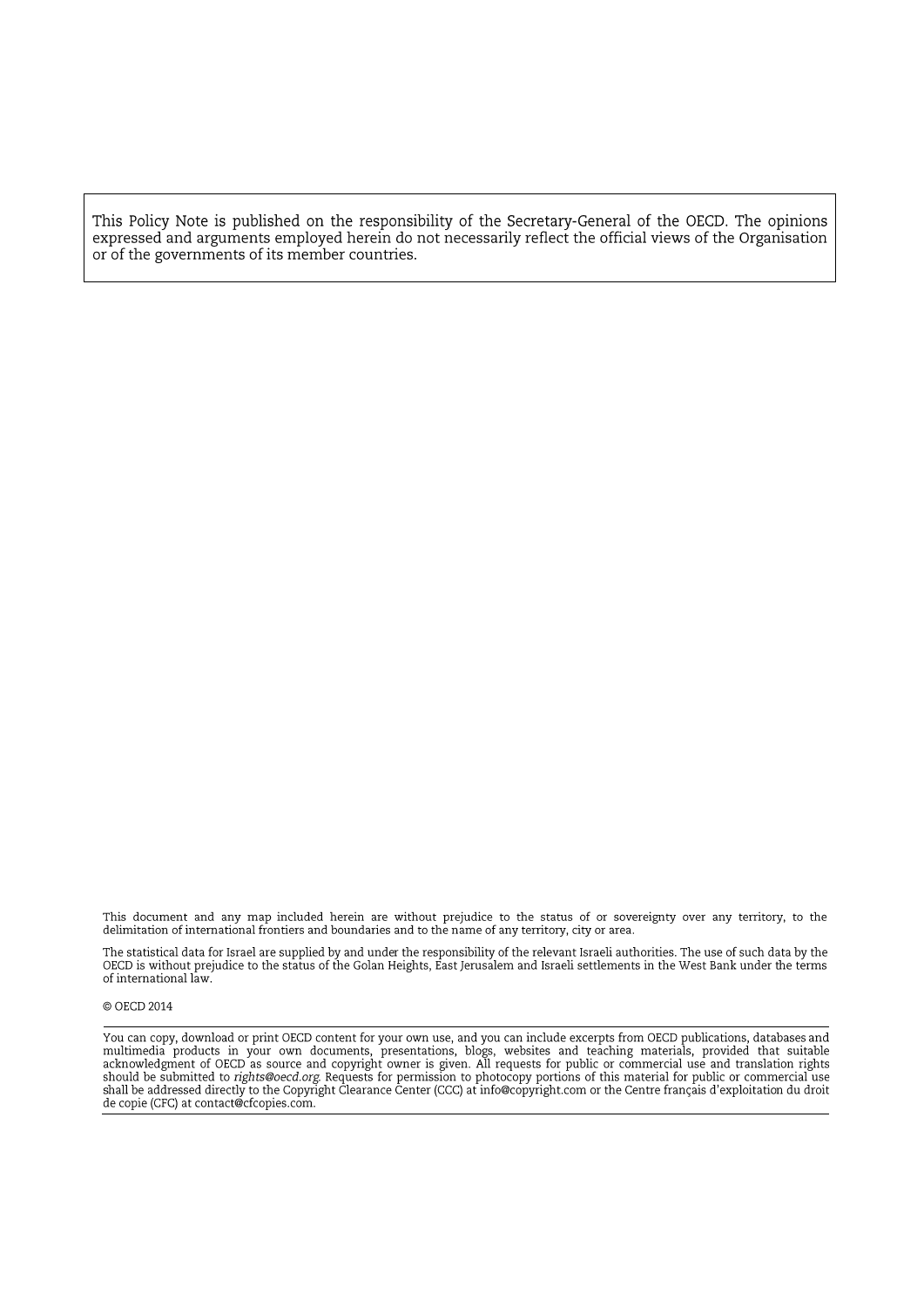#### **HOW DO GROWTH-PROMOTING POLICIES AFFECT MACROECONOMIC STABILITY?**

| <b>Main Findings</b>                                                                                                                                                                                                                                                                                                                                                                                                                                   |
|--------------------------------------------------------------------------------------------------------------------------------------------------------------------------------------------------------------------------------------------------------------------------------------------------------------------------------------------------------------------------------------------------------------------------------------------------------|
| Policy reforms aimed at boosting long-run growth often have side effects – positive or negative – on an<br>economy's vulnerability to shocks and their propagation.                                                                                                                                                                                                                                                                                    |
| Much research has identified financial market deepening as supporting long-term growth. That the<br>financial sector can also be a source of instability garnered less attention till recently, at least in policy<br>recommendations. The crisis brought home that robust micro and macroprudential regulation needs to be<br>in place to reap the benefits of deep financial markets without increasing economic instability.                        |
| Trade and financial openness support growth but create vulnerabilities to external shocks. To address<br>external imbalances and the risk of sudden stops of capital flows, fiscal policy may sometimes need to be<br>tighter, impediments to direct and equity investment should be removed, and structural and financial<br>policies more generally reformed to remove biases in capital flows contributing to financial account<br>vulnerabilities. |
| Monetary and budgetary policy settings aimed at low and stable inflation and sound public finances are<br>conducive to long-term growth. And in most cases, maintaining sound public finances and anchoring<br>inflation expectations will also help to contain shocks.                                                                                                                                                                                |
| Rigid labour and product market regulations can potentially create trade-offs between growth and stability.<br>Policy settings which damp the initial impact of a shock can be harmful for long-run growth. However, new<br>research using data covering the Great Recession, found no damping effects from such settings and<br>furthermore found that they slowed the economy's recovery from a shock.                                               |
|                                                                                                                                                                                                                                                                                                                                                                                                                                                        |

1. The economic policy recommendations of the OECD – such as those contained in *Going for Growth* and the *Economic Outlook* – draw on a large body of empirical work that has identified policy settings which support long-term growth. The underlying analysis has typically paid less attention to their consequences for macroeconomic stability. Macroeconomic shocks as severe and protracted as those since 2007 warrant a reconsideration of the role growth-promoting policies play in shaping the vulnerability and resilience to macroeconomic shocks. This note re-examines pro-growth policies considering whether they raise or lower the vulnerability to shocks or deepen and lengthen the impact of adverse shocks. The final section contains a summary analysis of policy effects on both the vulnerability to and the impact of shocks.

#### *Vulnerability to shocks*

2. Vulnerability, that is the probability that an economy may be hit by a shock, can arise due to a number of different growth-promoting policy settings. Notably these include policies influencing the development of the financial sector and asset prices as well as policy settings that expose economies to external trade and financial account shocks.

#### *Financial and housing market liberalisation can cause sizeable shocks*

3. Financial market deepening supports long-term growth, but its role as a source of instability was less studied prior to the crisis. For example, the development of housing and mortgage markets was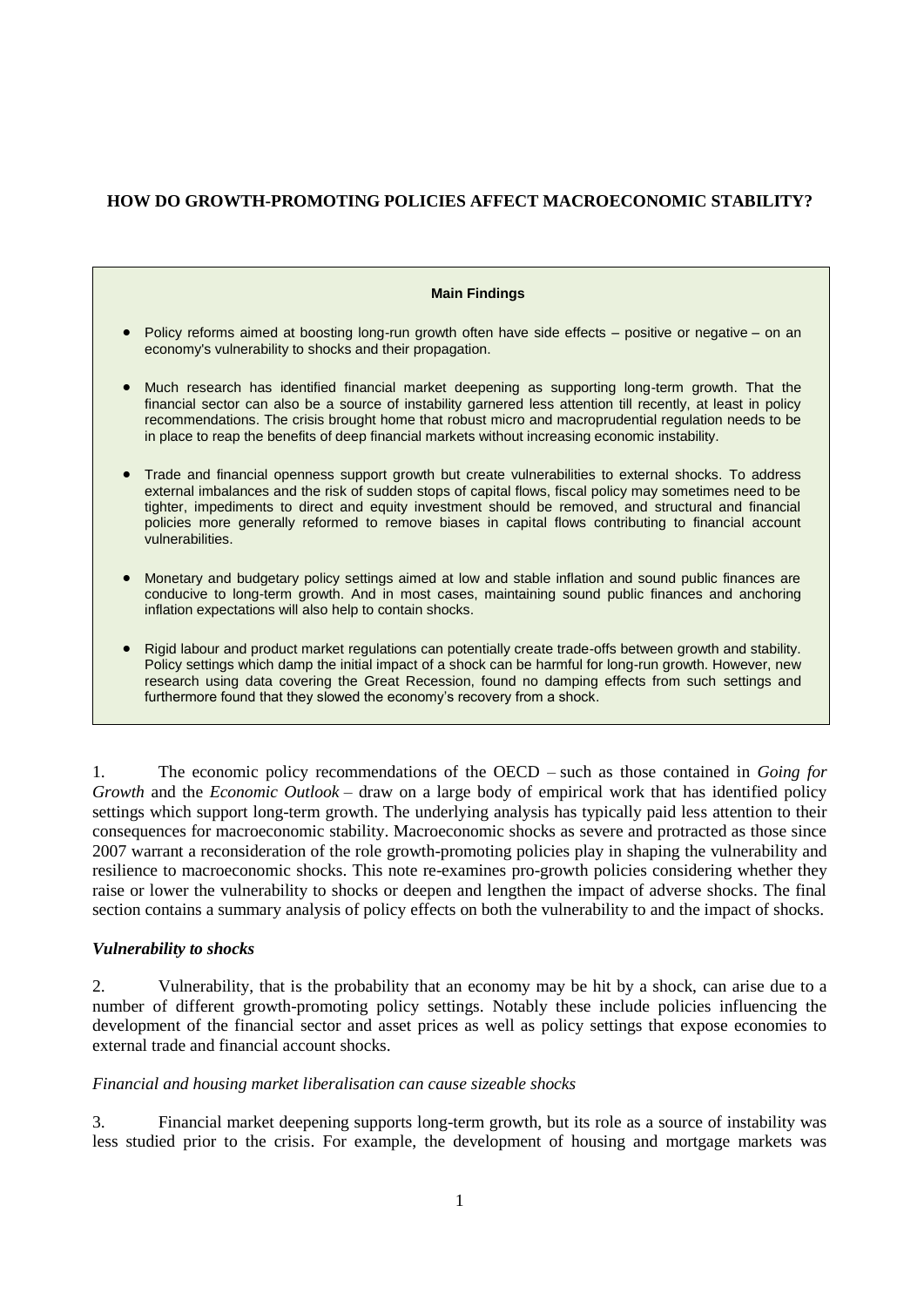identified in empirical work as bolstering economic resilience and being conducive to higher output. A well-functioning mortgage and housing market can facilitate labour mobility and thus ensure a better matching between firms and jobseekers, hence boosting productivity. It was also observed that a deep mortgage market provides an important channel for the transmission of monetary policy, which should, in principle, augment the capacity of monetary policy to stabilise the economy.

4. However, the development of deeper mortgage markets may contribute to heightened macroeconomic vulnerability with large associated costs when these markets crash. One channel through which deep and liberalised mortgage markets increase the risk of harmful macroeconomic shocks is the possible amplification of asset price developments. Higher asset prices allow households and firms to take on more debt (for example, through mortgage equity withdrawal), increasing the possibility of a large shock occurring. Indeed, high levels of private sector debt relative to trend help predict recessions. While the predicted probability of a recession occurring in the following year is around 10% when household debt is at trend, it rises to over 40% once debt rises above trend by 10% of GDP (Sutherland and Hoeller, 2012).

5. In retrospect it is clear that a more nuanced approach to financial market liberalisation is warranted. In particular, liberalisation needs to be accompanied by robust micro and macroprudential regulation to counteract risks emerging from rapid financial innovation, the adverse incentive structure in the financial sector and moral hazard problems arising from systemically important financial institutions. Even with robust prudential policy in place, macroeconomic policy may need to react to emerging threats from the financial sector and asset price bubbles and structural policies should be set bearing in mind the effect they have on macroeconomic stability:

- There is a case to consider the effect of asset price movements on inflation over a sufficiently long time horizon so that monetary policy can react to the threat of emerging bubbles and thus contributes to financial stability, even though interest rates are a blunt instrument with the costs felt widely across the economy.
- A regulatory framework that ensures a higher flexibility of housing supply ought in principle to be good for growth and reduce the risk of house price bubbles. Even if this is obtained at the price of greater volatility of building activity, it is likely to have a positive overall effect on stability, given the very high cost of housing bubbles.
- $\bullet$  Both long-run growth and stability will be served by avoiding debt biases in the tax code particularly for the housing market.

#### *Financial openness and external imbalances create vulnerabilities to external shocks*

6. Financial openness can in principle offer important advantages in terms of long-term growth and welfare. For example, openness allows greater portfolio diversification and possibly higher rates of return. For the recipient country, openness allows greater risk sharing and may help smooth output in the face of idiosyncratic shocks. However, vulnerabilities may build in the financial account, heightened, for example, by a large share of debt, especially of (short-term) bank debt in total external liabilities and currency mismatches (Figure 1). Abrupt swings in lending from abroad can lead to sudden stops, put pressure on exchange rates and leave domestic financial institutions vulnerable to default risk.

7. As with domestic financial market liberalisation, better policy frameworks could help reduce the trade-off between policy objectives. Structural policies should complement openness to reduce the risk of foreign financial shocks. In particular, tax codes that bias debt over equity finance appear to contribute to a higher risk of financial crises by favouring more volatile types of capital inflows. Tax treaties that do not discriminate against foreign direct investment and structural policies that remove barriers to FDI and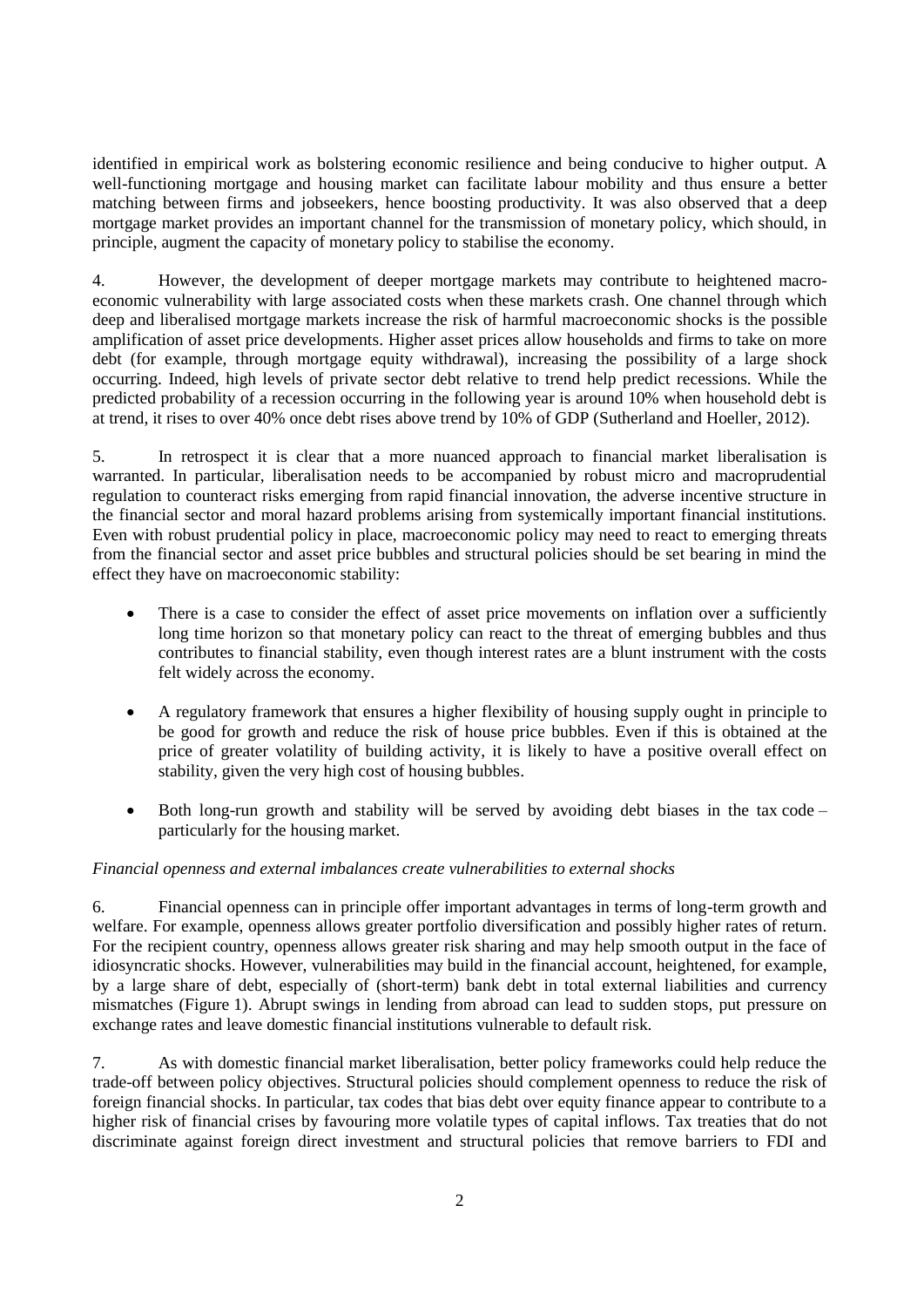enhance product market competition appear to reduce the risk of a banking crisis, by removing biases towards debt rather than equity in foreign funding. Recent evidence also suggests that trade openness reduces vulnerabilities to sudden stops in capital flows (Frankel and Cavallo, 2013). Moreover, the fact that fast rising house prices are associated with a bias towards external debt suggests that macroprudential policies directed towards damping housing market exuberance may contribute to reducing this risk.





Impact of debt share and currency mismatch on countries' annual probability of systemic banking crisis

*Note:* Bars represent, for two possible levels of the share of debt in external liabilities (the currency mismatch), the annual probability of suffering a systemic banking crisis. OECD countries are split into two equally-sized groups based on the size of their share of debt in external liabilities (currency mismatch). The low share of debt in external liabilities (low currency mismatch) is defined as the average across the low debt-share (low currency mismatch) group, with the high share of debt in external liabilities (high currency mismatch) being defined correspondingly.

*Source:* OECD calculations based on Ahrend and Goujard (2012).

*Fiscal and structural policy can reduce external imbalances*

8. While sometimes consistent with promoting long-term growth and welfare, persistent external imbalances raise the risk of a disorderly adjustment and macroeconomic instability. Given the macroeconomic consequences, the appropriate fiscal policy when current account deficits are large acquires even more importance. Changing fiscal policy in response to external imbalances – which may be largely driven by private sector saving and investment decisions – may in some circumstances be an appropriate response. Recent work (OECD, 2011) suggests that a fiscal tightening can reduce external deficits and that the impact may be sizeable, with estimates suggesting that a 1% of GDP tightening of the fiscal balance raises the current account balance by up to around 0.5% of GDP.

9. For countries running current account deficits, relatively few policy options exist to address external imbalances and reduce potential instability. However, since countries with external account deficits are also often countries with large fiscal consolidation needs, pursuing consolidation combined with structural reforms could make a contribution towards addressing imbalances and enhancing stability. In other cases, addressing external imbalances may incur no trade-off with policies promoting long-run growth. Countries with current account surpluses have a variety of policy options to address imbalances. For example, product market deregulation in sheltered sectors may help reduce the imbalances by promoting investment (OECD, 2011). More relevant for emerging economies running surpluses, developing social welfare systems could enhance overall welfare and reduce the need for precautionary saving. Financial market deepening could reduce borrowing constraints and thus the saving rate while also enhancing the allocation of capital and supporting growth. Finally, pension reforms that increase the length of the working life would act to reduce household saving (at least for some time) while boosting growth.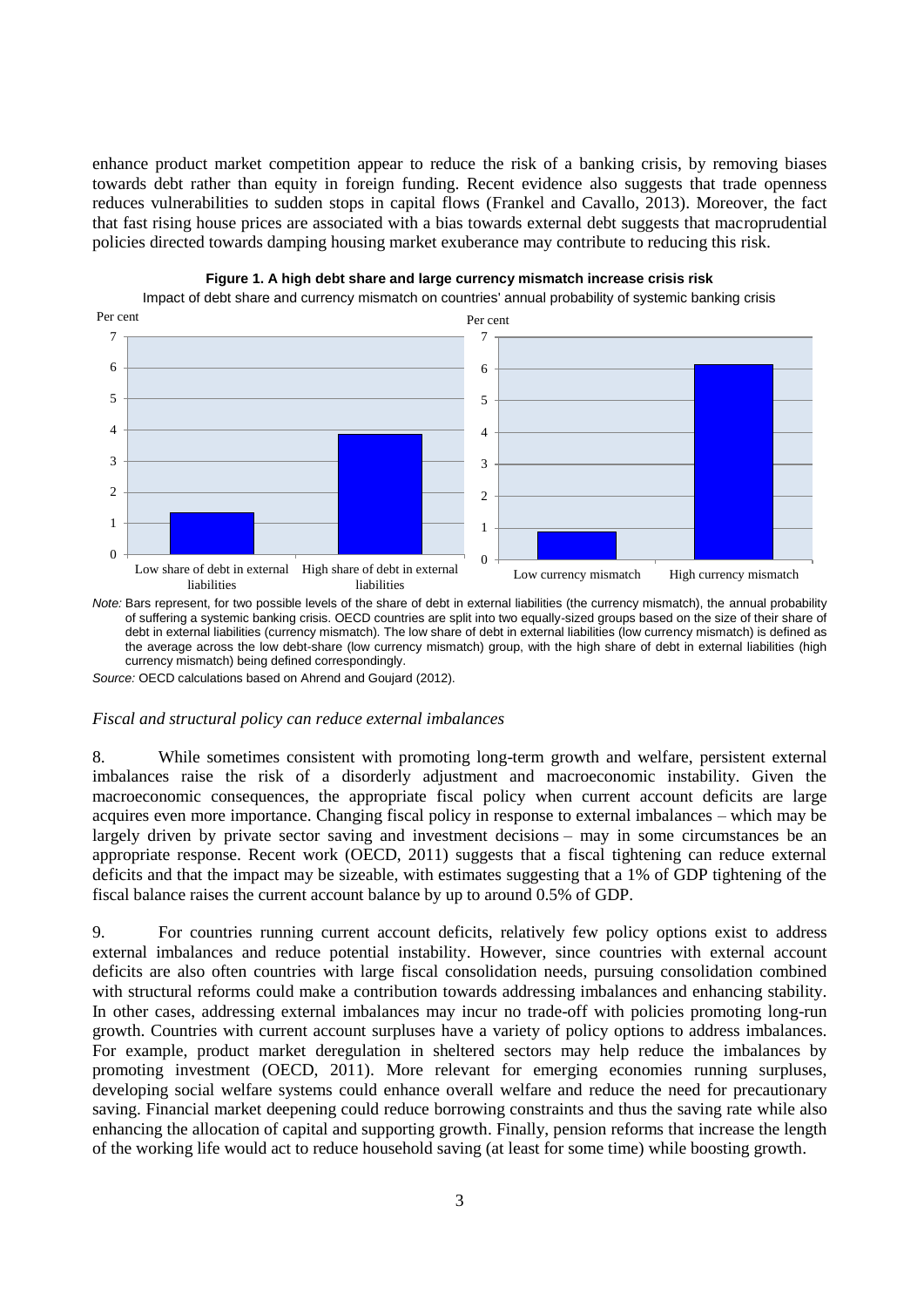#### *Shock impact and duration*

10. Policies not only affect the vulnerability to shocks but can influence how large the shock is and how long it lasts. This section considers how growth-promoting macroeconomic and structural policies affect how hard the economy is hit by a shock and how they affect the ability to bounce back.

#### *Some aspects of macroeconomic stabilisation need to be reconsidered*

11. Monetary and budgetary policy settings aimed at low and stable inflation and sound public finances are conducive to long-term growth. These policies also play a key role in stabilising the economy. For example, monetary policy that has firmly anchored inflation expectations will allow a stronger response to shocks and helps guard against deflationary spirals in the wake of large negative shocks. However, the difficulties in conducting monetary policy with the usual interest rate instruments during and after the Great Recession provoked some discussion about the appropriate inflation target for monetary policy. While raising the inflation target could create additional room for monetary policy to react to a severe downturn, the transition to a new target would involve costs and, presumably, instability. The reassessment of monetary policy has also raised the possibility of other far-reaching changes. For example, the absence of memory in inflation targets at a moment when inflation has been undershooting and unemployment remains high has been questioned. However, the proposals of price level or nominal GDP targeting raise issues of implementation and credibility. At this moment it is not clear that a better alternative to flexible inflation targeting with a sufficiently long horizon is available.

12. Sound public finances can mitigate shocks by enhancing stabilisation policy. Low government debt levels and sustainable fiscal balances provide fiscal policy room to counteract large, adverse shocks and absorb contingent liabilities. In some countries, pre-crisis policies focused too little on reducing debt to prudent levels. The commitment to a prudent debt target would provide an anchor for fiscal policy, countering the upward trend in debt experienced in many OECD countries before the crisis.

13. Typical growth-enhancing tax and spending reforms have implications for macroeconomic stabilisation by modifying the size of the automatic stabilisers, often by weakening them. The shift in the structure of taxation from income to consumption-based taxes - seen as generally enhancing growth would imply smaller automatic stabilisers. On the spending side, reducing the generosity of unemployment benefits may lower unemployment in the long term but would likely weaken the automatic stabilisers, which may, hence, run counter to the stability objective (though this may be offset by additional spending on active labour market policies). This trade-off between stability and growth objectives may call for more active macroeconomic policies in the face of demand shocks. That said, making policies state contingent, for instance, by prolonging unemployment benefit payments temporarily during a downswing, might also ease the trade-off between stability and long-term growth.

#### *Structural policies and shock amplification and persistence*

14. Structural policies also shape the resilience of the economy to shocks. The experience of the Great Recession provided new evidence on possible trade-offs between growth and the impacts and duration of shocks. Previous empirical evidence generally found that rigid labour and product market regulations were costly for long-term growth, but that such policy settings may damp the initial impact of a shock at the cost of raising the persistence of the shock. New findings covering the recent crisis found no damping effects from such settings and furthermore these regulations lead to greater persistence of a shock (Sutherland and Hoeller, 2013). For example, more stringent state control of enterprises and employment protection legislation appear to amplify the impact of shocks hitting OECD economies (Figure 2, Panel A) and increase the time it would take for the economy to recover after a shock (Figure 2, Panel B). More rigid network regulation and a broader coverage of collective agreements appear to have little effect on the amplification of shocks hitting the economy, but do appear to increase the duration of a shock. Hence, the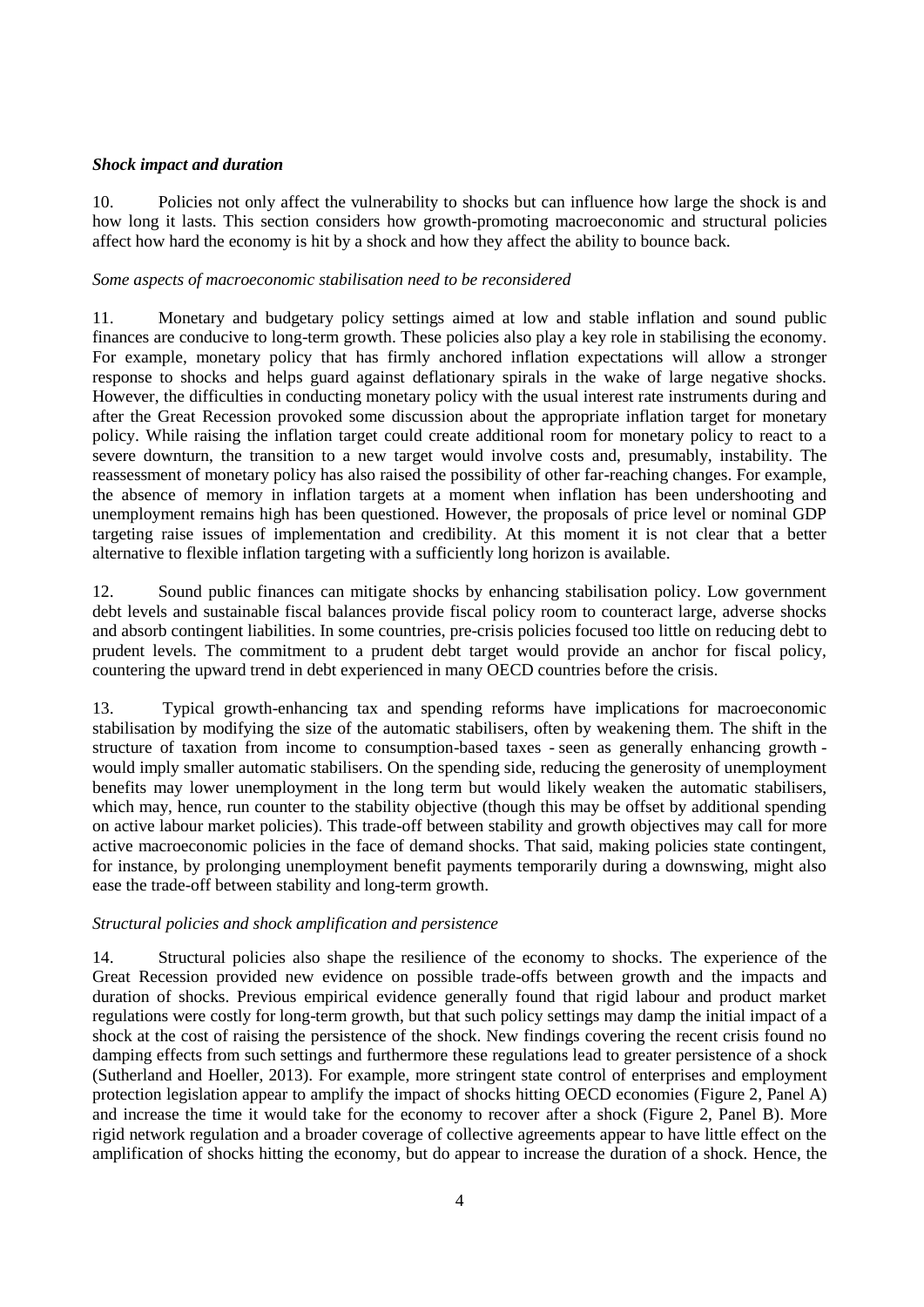trade-off that had been supposed to exist before the Great Recession did not seem to manifest itself in the wake of the crisis. On the other hand, well-developed financial markets as measured by the ratio of private credit to GDP appear to help reduce the amplification of common shocks, though the recovery will be less swift. This does not imply, however, that a country with a larger financial sector that is hit by a financial shock will face smaller adverse consequences.



#### **Figure 2. Amplification and duration of shocks**  Panel A. Amplification

*Note:* Panel A shows the estimated impact of different types of policies on the amplification or damping of common shocks hitting OECD economies. The value shown is the marginal impact of the shock evaluated at the policy mean value, implying that a shock would be amplified by 10% if the estimated marginal impact is 0.1. Panel B shows the total time taken in years for the economy to recover by one-half after a negative shock. The shocks can be idiosyncratic as well as common. The figure shows the time in years, evaluated when the policy setting is at a high level (for example, a country like Sweden with respect to employment protection legislation for regular workers).

Source: OECD (2013), OECD Economic Outlook No. 92, *Statistics and Projections* (database).

15. Labour market policies that promote employment and growth, such as active labour market policies are conducive to growth and have helped contain the threat of hysteresis during the recent crisis.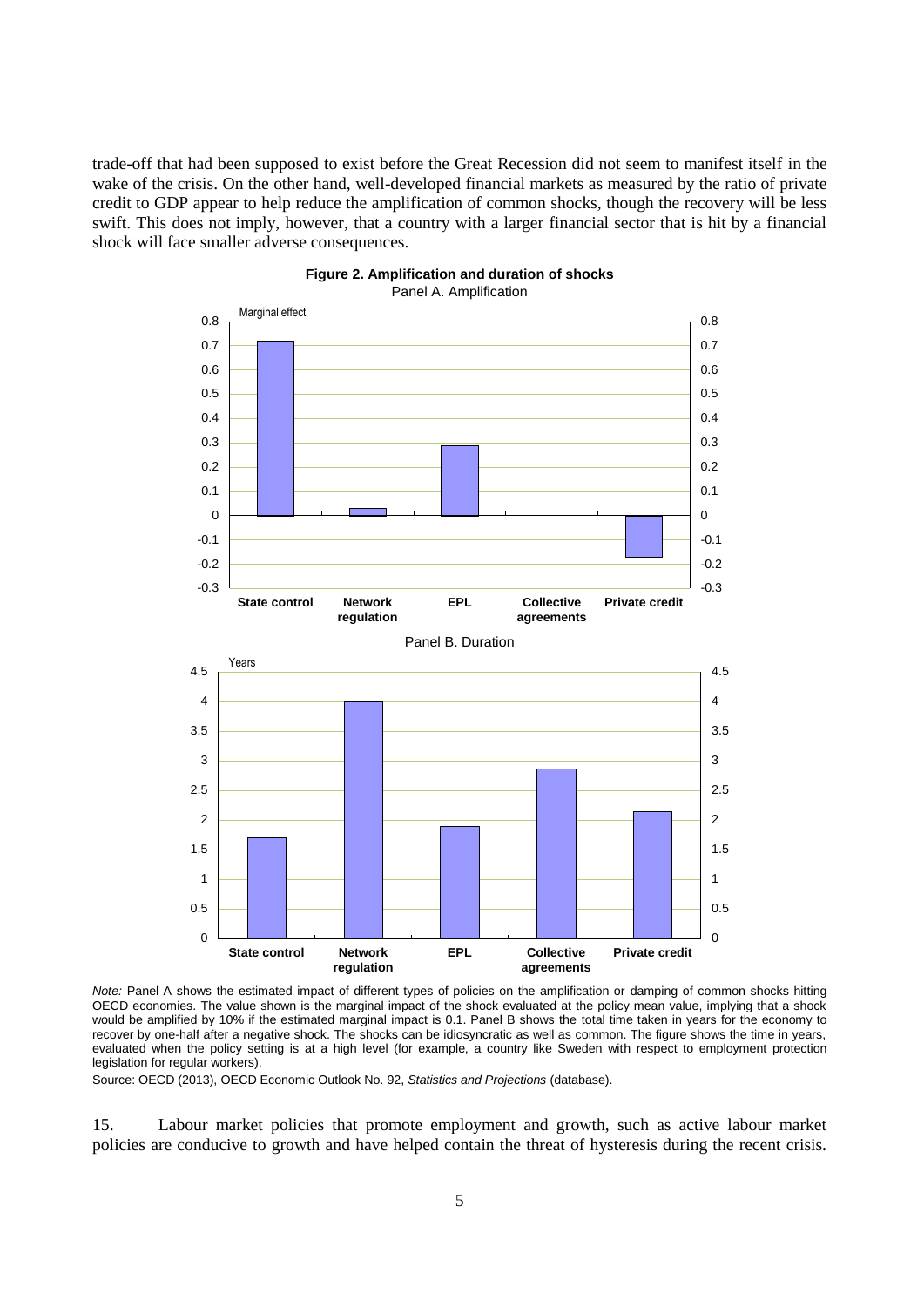The experience of countries during the crisis also suggests additional policies which may have a role to play in moderating the impact of the shock. For example, short-term working schemes helped cushion the impact of the recent crisis. However, if not well-designed they may prevent or retard structural adjustment or augment wage pressures, implying a trade-off with long-term performance.

16. Light product market regulation may not only be good for long-term growth but may also reduce the persistence of a shock by facilitating resource reallocation. This is likely to be particularly important following a supply-side shock, as suggested by new OECD empirical research. For example, estimates of how product market regulations affect how economies react after a sharp supply-side shock suggest that having light product market regulations will reduce the initial impact (Figure 3) and help the economy recover more quickly (Sutherland and Hoeller, 2013).



**Figure 3. GDP developments following a large supply-side shock** Effect of a large shock when product market regulation is more and less restrictive

Source: OECD (2013), OECD Economic Outlook No. 92, *Statistics and Projections* (database).

17. Housing sector policies have previously been identified as a key factor that could enhance the resilience of an economy to economic shocks. While housing market and related financial market policies created vulnerabilities to shocks (see above), whether they amplify or damp the impact of a shock is less clear. Well-developed housing markets can help reduce the size and persistence of a shock by aiding the transmission of monetary policy. As a result of more potent monetary policy, when hit by a negative shock, an economy would experience a smaller initial output fall and less persistence. But when the shock affects the operation of financial markets a well-developed mortgage market may intensify the impact of the shock. However, as noted above, new empirical evidence suggests that deeper credit markets appear to moderate the size of shocks, other things being equal, even when the analysis covers the Great Recession (Sutherland and Hoeller, 2013) and that housing slumps in countries with well-developed mortgage markets have tended to be shorter (Bénétrix *et al.*, 2012).

#### *Trade-offs and complementarities*

18. Some policies that underpin long-term growth also bolster macroeconomic stability, while for others there may be a trade-off as they can raise vulnerabilities to shocks as well as amplify shocks and increase their duration. Table 1 illustrates in a judgemental and selective manner some possible trade-offs and complementarities between the growth-enhancing objective and the various stability dimensions.

*Note:* The figure shows the per cent change in output following a large negative shock to the terms of trade (a shock greater than one and one half standard deviations of annual fluctuations in the terms of trade). The paths is based on estimates using local projection methods that also control for the state of the cycle via the output gap at the time of the shock and trade openness. If a test for the joint significance of the coefficients is statistically significant at the 10% level, the year is marked with \*. The estimation results are used to calculate paths for hypothetical economies with more or less restrictive product market regulations. The magnitude of the difference is approximately the difference between the restrictiveness of product market regulation in New Zealand and Ireland.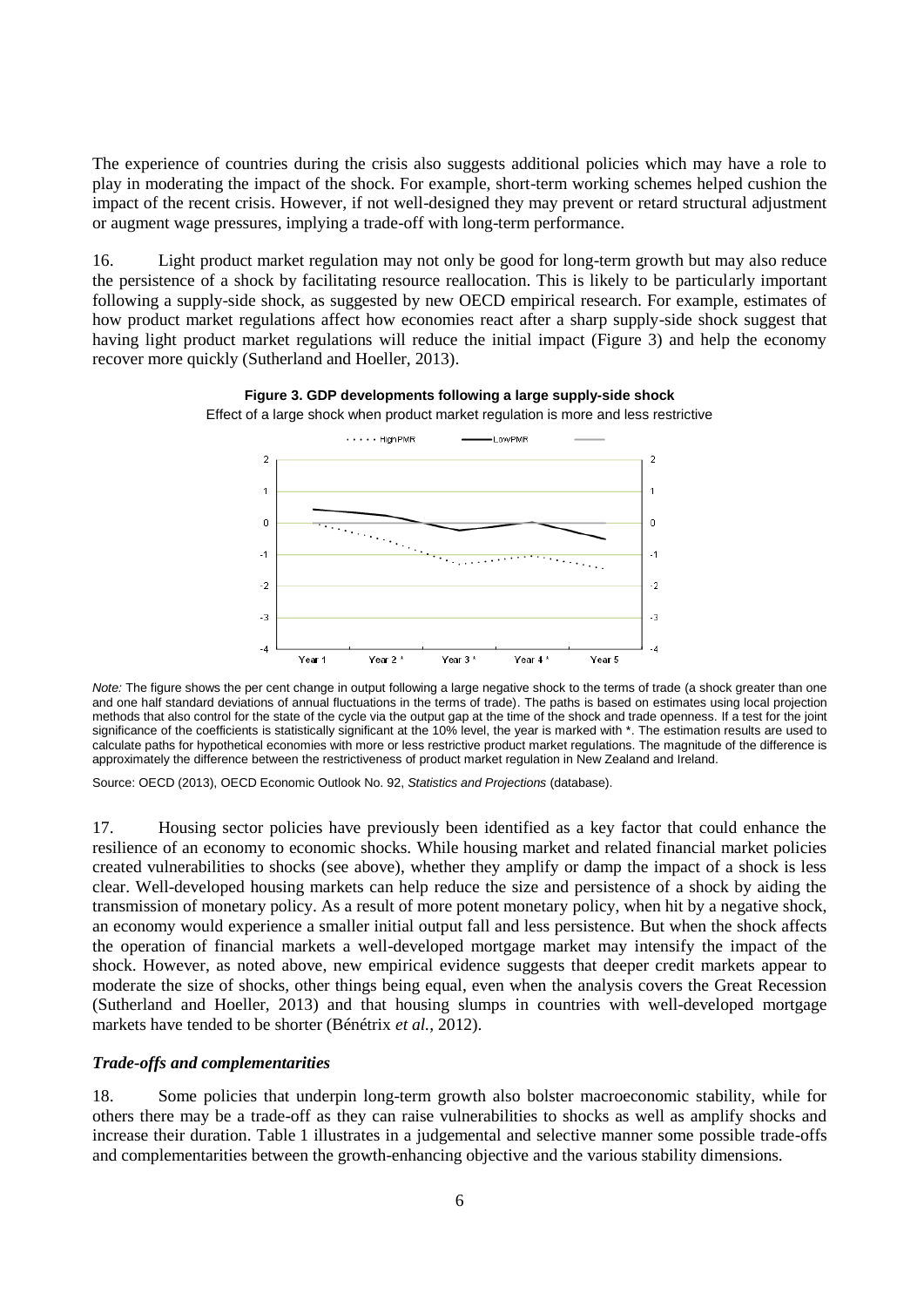- Some growth-promoting policies complement macroeconomic stability. For example, a low level of public debt is not only good for medium and long-run growth, but can help reduce the different dimensions of macroeconomic instability as it allows the unfettered working of the automatic stabilisers and the use of discretionary policy to cushion a shock. Less strict product market regulations boost long-term growth while simultaneously reducing the amplitude of shocks and their persistence, and less rigid product market regulations also help ease vulnerabilities to the extent they favour more stable capital flows. Similarly, lower restrictions on foreign direct investment support growth and by reducing the bias of capital flows towards debt and hence the likelihood of external financing shocks, also buttress macroeconomic stability.
- For a range of policies, trade-offs between long-term growth and some instability dimensions exist, while they may be complements in others. For example, financial market liberalisation increases the vulnerability of the economy to shocks. However, deep financial markets can assist monetary policy in damping shock amplification, unless they are impaired, and can help limit persistence.
- Finally, a number of policies, such as those affecting trade and financial openness, may increase the vulnerability of the economy to shocks and contribute to greater shock amplification and possibly persistence. In such cases, flanking policies may be needed to insulate the economy better from the adverse consequences of shocks.

| A rise in:                                                 | Affects<br><b>GDP</b><br>per capita | Affects<br>shock<br>vulnerability | Affects<br>shock<br>amplification | Affects<br>shock<br>persistence |
|------------------------------------------------------------|-------------------------------------|-----------------------------------|-----------------------------------|---------------------------------|
|                                                            | with this sign                      |                                   |                                   |                                 |
| Labour taxation and the tax wedge                          |                                     |                                   | $-/-$                             |                                 |
| Employment protection                                      |                                     |                                   | $\ddot{}$                         | +                               |
| Intermediate collective bargaining                         |                                     |                                   | $-/-$                             | $\pm$                           |
| Collective bargaining coverage                             |                                     |                                   |                                   |                                 |
| Unemployment benefits                                      |                                     |                                   |                                   | $\pm$                           |
| Spending on active labour market policies                  | +                                   |                                   |                                   |                                 |
| Early retirement and easy access to disability schemes     |                                     |                                   |                                   | $\pm$                           |
| The share of indirect/property taxes in government revenue | $\ddot{}$                           |                                   | $\div$                            |                                 |
| Product market regulation                                  |                                     | $\ddot{}$                         | $\ddot{}$                         | +                               |
| <b>FDI</b> restrictions                                    |                                     | ٠                                 | $^{(+)}$                          |                                 |
| Trade policies boosting openness                           | $\ddot{}$                           | $\ddot{}$                         | $(+)$                             | $(+)$                           |
| Financial market liberalisation                            | +                                   | ٠                                 | $-/+$                             |                                 |
| Prudential regulation                                      | $-/-$                               |                                   |                                   |                                 |
| Public debt                                                |                                     | ٠                                 | $\ddot{}$                         | +                               |
| Public deficit                                             |                                     | $\ddot{}$                         | $\ddot{}$                         | $\pm$                           |
| Target inflation rate                                      |                                     |                                   |                                   |                                 |
| Target inflation horizon                                   | +                                   |                                   |                                   |                                 |

**Table 1. The effects of policies on growth and macroeconomic instability**

Note: The table draws on the fuller analysis in Sutherland and Hoeller (2013). A sign in parentheses indicates that the effect is uncertain.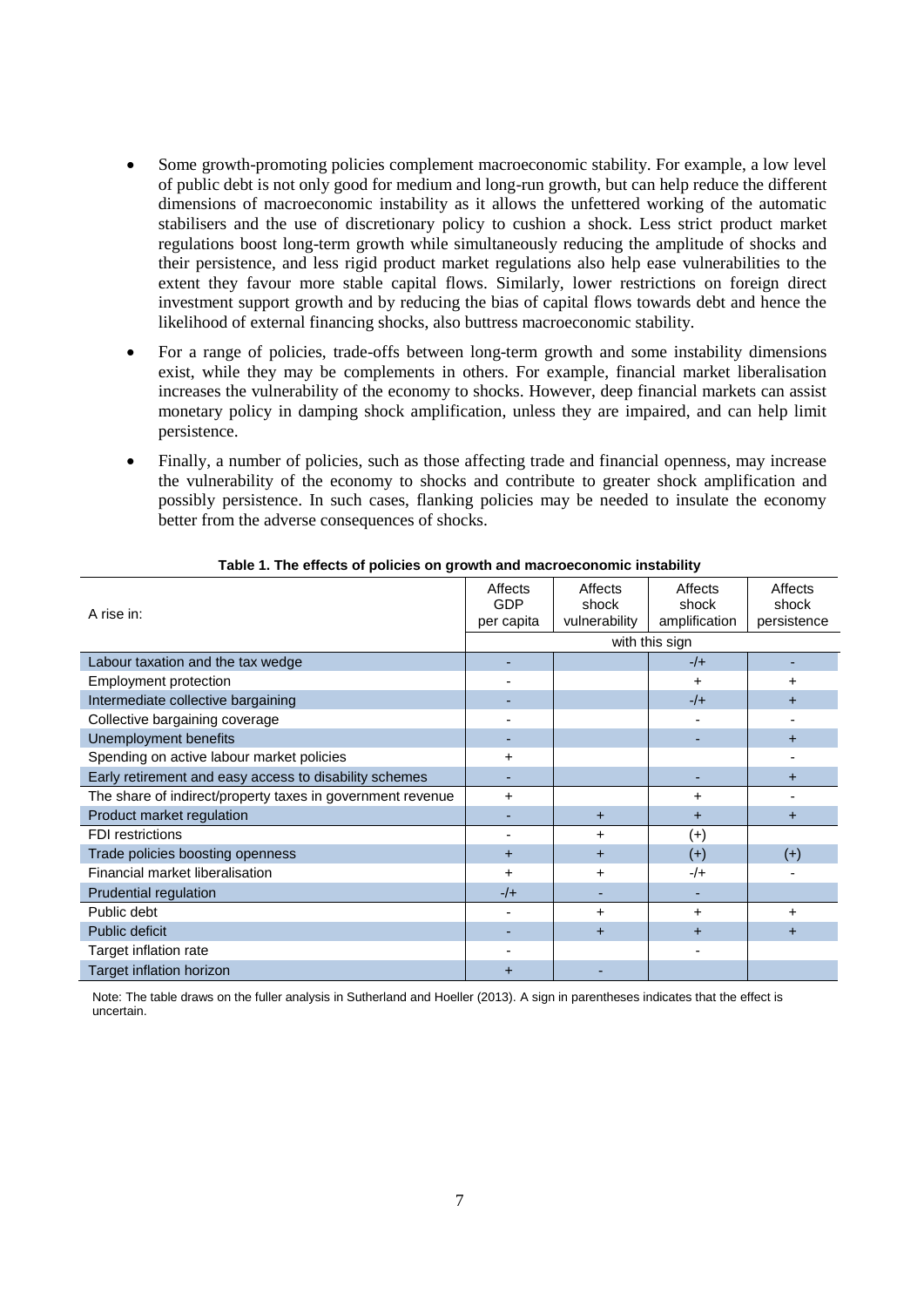#### **Suggested further reading:**

OECD (2013), *Growth and Macroeconomic Stability*, OECD Economic Policy Papers, No. 3.

- Sutherland, D. and P. Hoeller (2013), "Growth-promoting Policies and Macroeconomic Stability", *OECD Economics Department Working Papers,* No. 1091, OECD Publishing.
- Ziemann, V. (2013), "Do Structural Policies Affect Macroeconomic Stability?", *OECD Economics Department Working Papers,* No. 1075, OECD Publishing.

#### **Additional related papers include:**

- Ahrend, R., J. Arnold and C. Moeser (2011), "The Sharing of Macroeconomic Risk; Who Loses (and Gains) from Macroeconomic Shocks?", *OECD Economics Department Working Papers*, No. 877, OECD Publishing.
- Ahrend, R. and A. Goujard (2012), "International Capital Mobility and Financial Fragility Part 1. Drivers of Systemic Banking Crises: The Role of Bank-balance-sheet Contagion and Financial Account Structure", *OECD Economics Department Working Papers*, No. 902, OECD Publishing.
- Bénétrix, A., B. Eichengreen and K. O'Rourke (2012), "How Housing Slumps End", *Economic Policy*, Vol. 27, Issue 72, pp. 647-692.
- Duval, R., J. Elmeskov and L. Vogel (2007), "Structural Policies and Economic Resilience to Shocks", *OECD Economics Department Working Papers*, No. 567, OECD Publishing.
- Frankel, J. and E. Cavallo (2013), "Does Openness to Trade Make Countries More Vulnerable to Sudden Stops, or Less? Using Gravity to Establish Causality", *NBER Working Paper*, No. 10957.
- OECD (2011), "Tackling Current Account Imbalances: Is there a Role for Structural Policies?", Chapter 5 in *Economic Policy Reforms 2011: Going for Growth*, OECD Publishing.
- OECD (2012), "International Capital Mobility: Which Structural Policies Reduce Financial Fragility?", *OECD Economic Policy Papers*, No. 2, OECD Publishing.
- Sutherland, D. and P. Hoeller (2012), "Debt and Macroeconomic Stability: An Overview of the Literature with some Empirics", *OECD Economics Department Working Papers*, No. 1006, OECD Publishing.
- Sutherland, D., P. Hoeller, B. Égert and O. Roehn (2010), "Counter-cyclical Economic Policy", *OECD Economics Department Working Papers*, No. 760, OECD Publishing.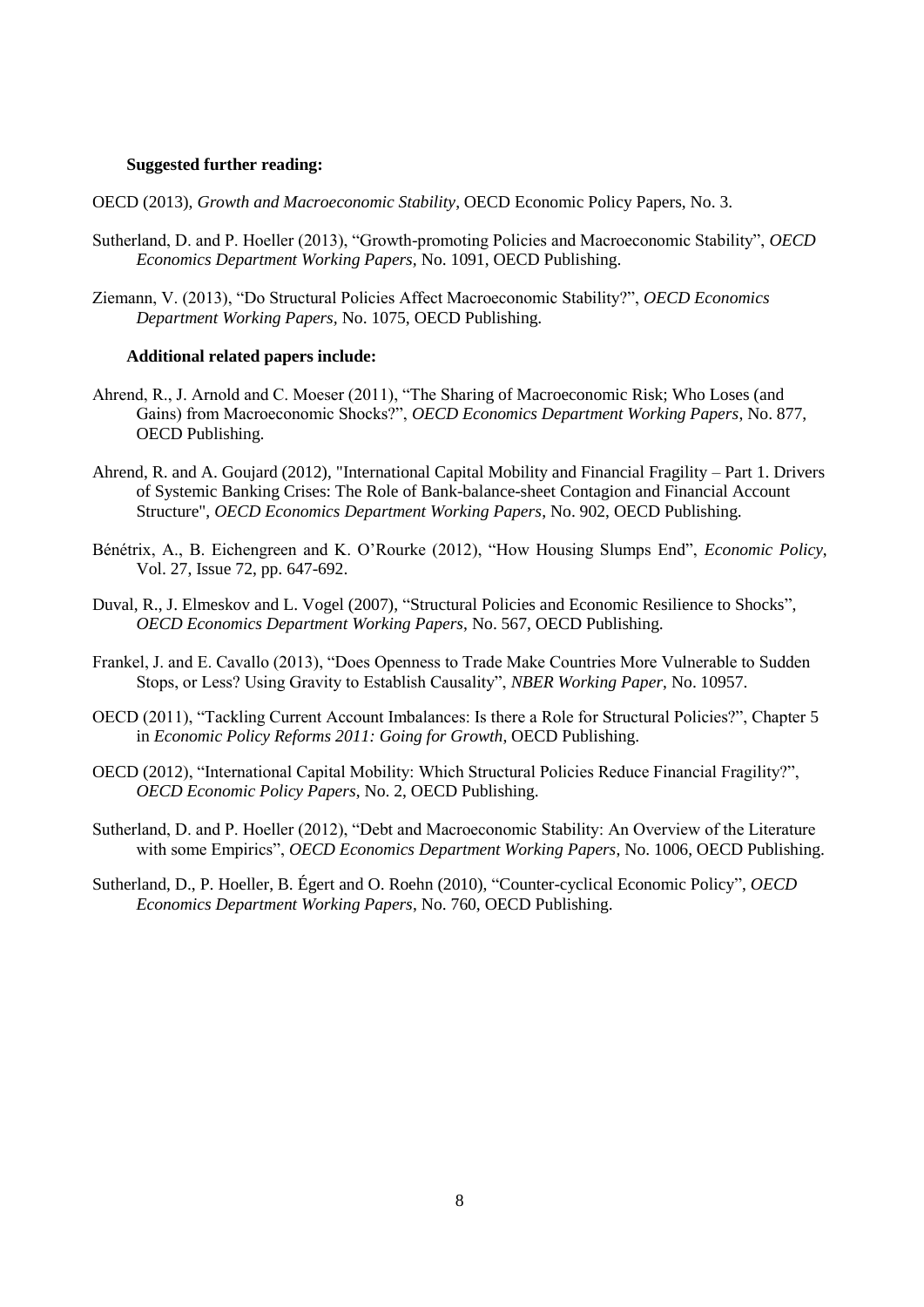### **POLICY NOTE SERIES**

The full Economics Department Policy Notes series can be consulted at: <http://www.oecd.org/eco/growth/policy-notes.htm>

Medium-run capacity adjustment in the automobile industry Policy Note No. 21, November 2013

How much scope for growth and equity-friendly fiscal consolidation? Policy Note No. 20, July 2013

What future for health spending? Policy Note No. 19, June 2013

What makes civil justice effective? Policy Note No. 18, June 2013

Raising the returns to innovation: structural policies for a knowledge-based economy Policy Note No. 17, June 2013

Debt and Macroeconomic stability: The perils of high debt and how to avoid them Policy Note No. 16, January 2013

Looking to 2060: A Global Vision of Long-Term Growth Policy Note, No. 15, November 2012

Financial Contagion in the Era of Globalised Banking Policy Note, No. 14, June 2012

International capital mobility: structural policies to reduce financial fragility Policy Note, No. 13, June 2012

What are the best policy instruments for fiscal consolidation? Policy Note, No. 12, April 2012

Fiscal consolidation: How much is needed to reduce debt to a prudent level? Policy Note, No. 11, April 2012

Managing government debt and assets after the crisis Policy Note, No. 10, February 2012

Income inequality and growth - The role of taxes and transfers Policy Note, No. 9, January 2012

Inequality in labour income - What are its drivers and how can it be reduced? Policy Note, No. 8, January 2012

Recent Developments in the Automobile Industry Policy Note, No. 7, July 2011

Getting the most out of International Capital Flows Policy Note, No. 6, May 2011

The persistence of high unemployment: what risks? what policies? Policy Note, No. 5, April 2011